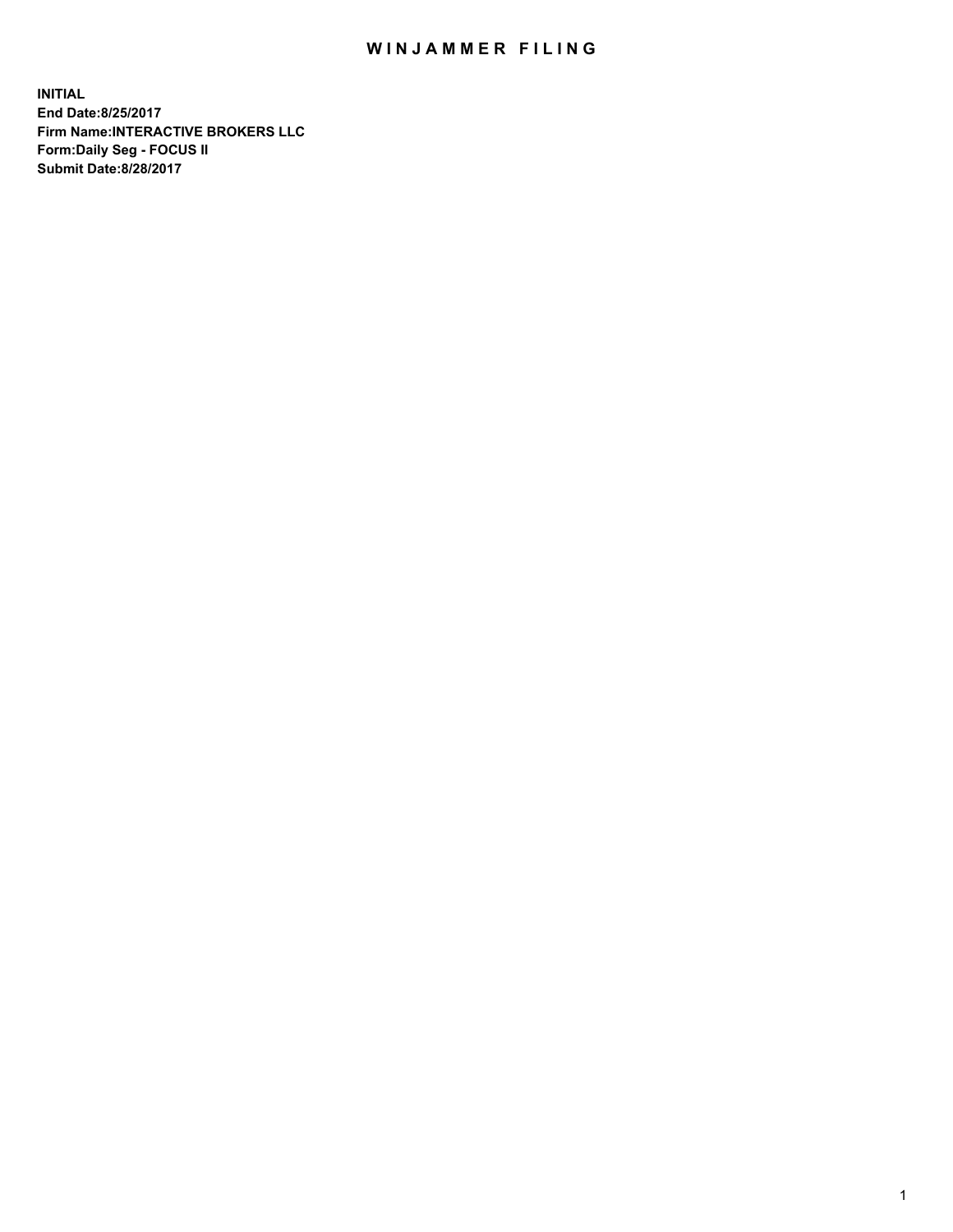## **INITIAL End Date:8/25/2017 Firm Name:INTERACTIVE BROKERS LLC Form:Daily Seg - FOCUS II Submit Date:8/28/2017 Daily Segregation - Cover Page**

| Name of Company<br><b>Contact Name</b><br><b>Contact Phone Number</b><br><b>Contact Email Address</b>                                                                                                                                                                                                                          | <b>INTERACTIVE BROKERS LLC</b><br><b>James Menicucci</b><br>203-618-8085<br>jmenicucci@interactivebrokers.c<br>om |
|--------------------------------------------------------------------------------------------------------------------------------------------------------------------------------------------------------------------------------------------------------------------------------------------------------------------------------|-------------------------------------------------------------------------------------------------------------------|
| FCM's Customer Segregated Funds Residual Interest Target (choose one):<br>a. Minimum dollar amount: ; or<br>b. Minimum percentage of customer segregated funds required:%; or<br>c. Dollar amount range between: and; or<br>d. Percentage range of customer segregated funds required between:% and%.                          | $\overline{\mathbf{0}}$<br>0<br>155,000,000 245,000,000<br>0 <sub>0</sub>                                         |
| FCM's Customer Secured Amount Funds Residual Interest Target (choose one):<br>a. Minimum dollar amount: ; or<br>b. Minimum percentage of customer secured funds required:%; or<br>c. Dollar amount range between: and; or<br>d. Percentage range of customer secured funds required between: % and %.                          | $\overline{\mathbf{0}}$<br>0<br>80,000,000 120,000,000<br>00                                                      |
| FCM's Cleared Swaps Customer Collateral Residual Interest Target (choose one):<br>a. Minimum dollar amount: ; or<br>b. Minimum percentage of cleared swaps customer collateral required:% ; or<br>c. Dollar amount range between: and; or<br>d. Percentage range of cleared swaps customer collateral required between:% and%. | $\overline{\mathbf{0}}$<br>$\overline{\mathbf{0}}$<br>0 <sub>0</sub><br><u>00</u>                                 |

Attach supporting documents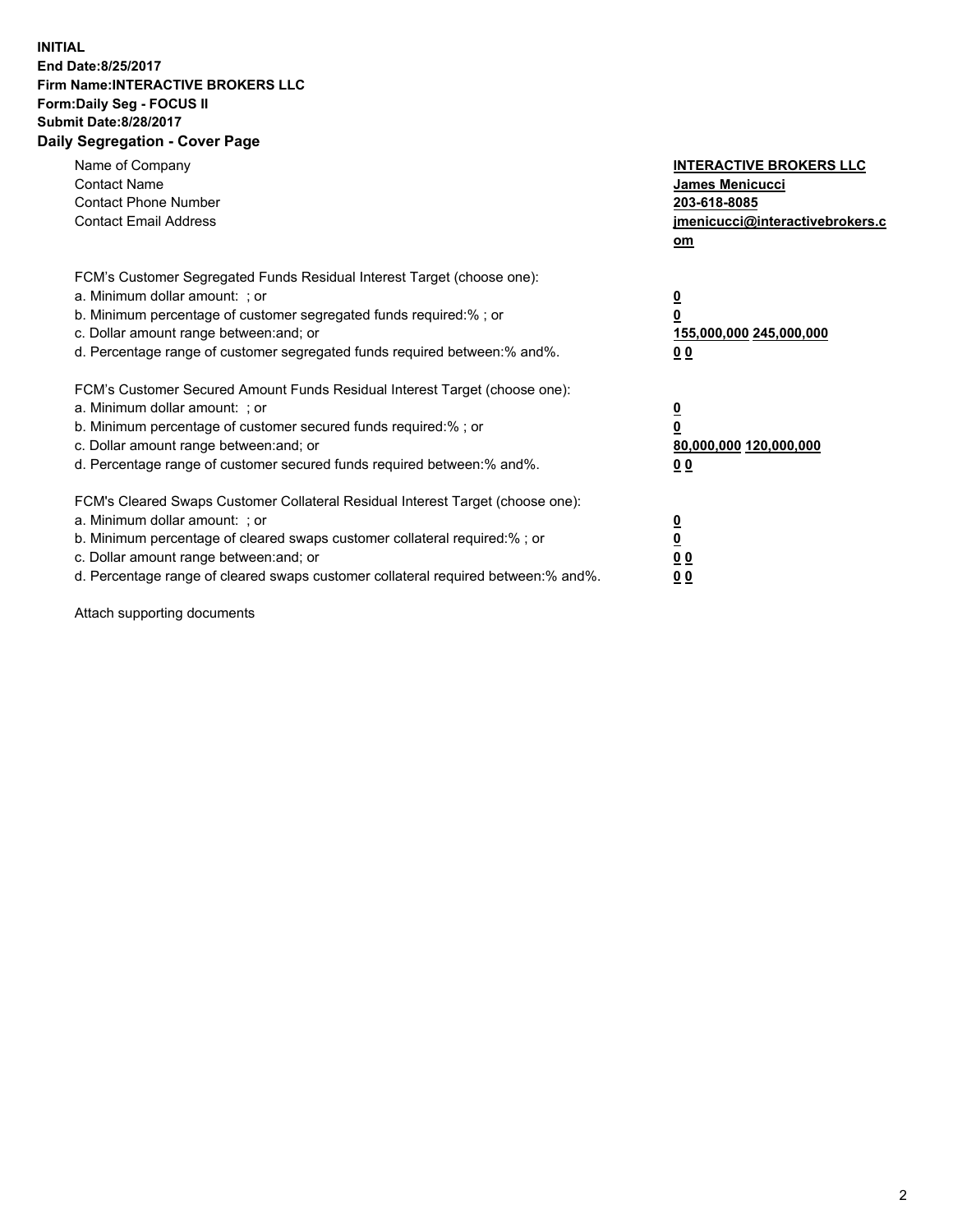## **INITIAL End Date:8/25/2017 Firm Name:INTERACTIVE BROKERS LLC Form:Daily Seg - FOCUS II Submit Date:8/28/2017 Daily Segregation - Secured Amounts**

|                | Dany Oogrogaach - Ocearea Amounta                                                                  |                                  |
|----------------|----------------------------------------------------------------------------------------------------|----------------------------------|
|                | Foreign Futures and Foreign Options Secured Amounts                                                |                                  |
|                | Amount required to be set aside pursuant to law, rule or regulation of a foreign                   | $0$ [7305]                       |
|                | government or a rule of a self-regulatory organization authorized thereunder                       |                                  |
| 1.             | Net ledger balance - Foreign Futures and Foreign Option Trading - All Customers                    |                                  |
|                | A. Cash                                                                                            | 381, 128, 141 [7315]             |
|                | B. Securities (at market)                                                                          | 0 [7317]                         |
| 2.             | Net unrealized profit (loss) in open futures contracts traded on a foreign board of trade          | -14,473,150 [7325]               |
| 3.             | Exchange traded options                                                                            |                                  |
|                | a. Market value of open option contracts purchased on a foreign board of trade                     | 48,200 [7335]                    |
|                | b. Market value of open contracts granted (sold) on a foreign board of trade                       | $-30,472$ [7337]                 |
| 4.             | Net equity (deficit) (add lines 1.2. and 3.)                                                       | 366,672,719 [7345]               |
| 5.             | Account liquidating to a deficit and account with a debit balances - gross amount                  | 2,577 [7351]                     |
|                | Less: amount offset by customer owned securities                                                   | 0 [7352] 2,577 [7354]            |
| 6.             | Amount required to be set aside as the secured amount - Net Liquidating Equity                     | 366,675,296 [7355]               |
|                | Method (add lines 4 and 5)                                                                         |                                  |
| 7.             | Greater of amount required to be set aside pursuant to foreign jurisdiction (above) or line        | 366,675,296 [7360]               |
|                | 6.                                                                                                 |                                  |
|                | FUNDS DEPOSITED IN SEPARATE REGULATION 30.7 ACCOUNTS                                               |                                  |
| $\mathbf{1}$ . | Cash in banks                                                                                      |                                  |
|                | A. Banks located in the United States                                                              | 61,735,587 [7500]                |
|                | B. Other banks qualified under Regulation 30.7                                                     | 0 [7520] 61,735,587 [7530]       |
| 2.             | Securities                                                                                         |                                  |
|                | A. In safekeeping with banks located in the United States                                          | 343,849,180 [7540]               |
|                | B. In safekeeping with other banks qualified under Regulation 30.7                                 | 0 [7560] 343,849,180 [7570]      |
| 3.             | Equities with registered futures commission merchants                                              |                                  |
|                | A. Cash                                                                                            | $0$ [7580]                       |
|                | <b>B.</b> Securities                                                                               | $0$ [7590]                       |
|                | C. Unrealized gain (loss) on open futures contracts                                                | $0$ [7600]                       |
|                | D. Value of long option contracts                                                                  | $0$ [7610]                       |
|                | E. Value of short option contracts                                                                 | 0 [7615] 0 [7620]                |
| 4.             | Amounts held by clearing organizations of foreign boards of trade                                  |                                  |
|                | A. Cash                                                                                            | $0$ [7640]                       |
|                | <b>B.</b> Securities                                                                               | $0$ [7650]                       |
|                | C. Amount due to (from) clearing organization - daily variation                                    | $0$ [7660]                       |
|                | D. Value of long option contracts                                                                  | $0$ [7670]                       |
|                | E. Value of short option contracts                                                                 | 0 [7675] 0 [7680]                |
| 5.             | Amounts held by members of foreign boards of trade                                                 |                                  |
|                | A. Cash                                                                                            | 91,190,479 [7700]                |
|                | <b>B.</b> Securities                                                                               | $0$ [7710]                       |
|                | C. Unrealized gain (loss) on open futures contracts                                                | -12,142,110 [7720]               |
|                | D. Value of long option contracts                                                                  | 48,200 [7730]                    |
|                | E. Value of short option contracts                                                                 |                                  |
| 6.             |                                                                                                    | -30,472 [7735] 79,066,097 [7740] |
| 7.             | Amounts with other depositories designated by a foreign board of trade<br>Segregated funds on hand | $0$ [7760]                       |
|                |                                                                                                    | $0$ [7765]                       |
| 8.             | Total funds in separate section 30.7 accounts                                                      | 484,650,864 [7770]               |
| 9.             | Excess (deficiency) Set Aside for Secured Amount (subtract line 7 Secured Statement                | 117,975,568 [7380]               |
|                | Page 1 from Line 8)                                                                                |                                  |
| 10.            | Management Target Amount for Excess funds in separate section 30.7 accounts                        | 80,000,000 [7780]                |
| 11.            | Excess (deficiency) funds in separate 30.7 accounts over (under) Management Target                 | 37,975,568 [7785]                |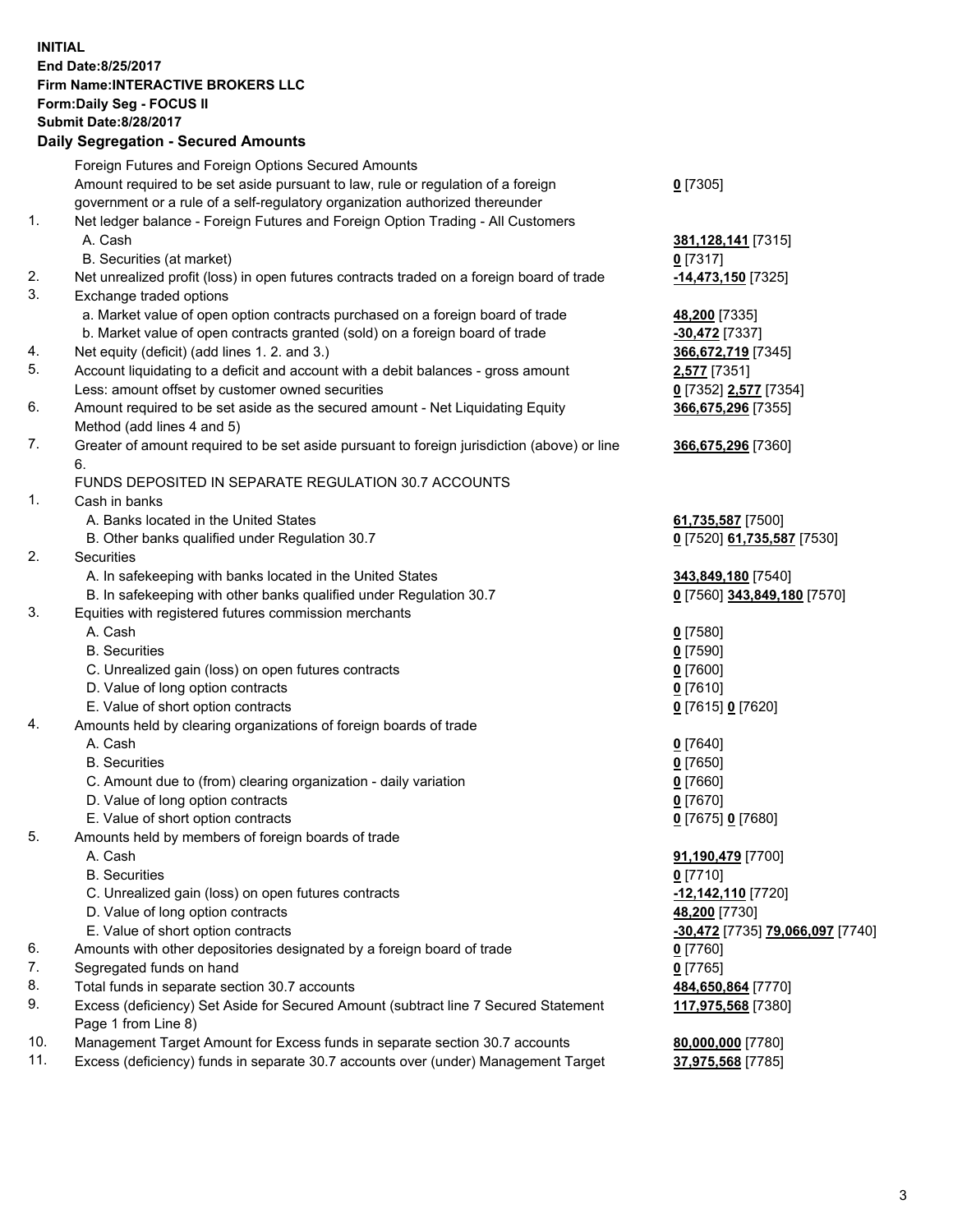**INITIAL End Date:8/25/2017 Firm Name:INTERACTIVE BROKERS LLC Form:Daily Seg - FOCUS II Submit Date:8/28/2017 Daily Segregation - Segregation Statement** SEGREGATION REQUIREMENTS(Section 4d(2) of the CEAct) 1. Net ledger balance A. Cash **4,592,790,115** [7010] B. Securities (at market) **0** [7020] 2. Net unrealized profit (loss) in open futures contracts traded on a contract market **-27,064,743** [7030] 3. Exchange traded options A. Add market value of open option contracts purchased on a contract market **190,757,807** [7032] B. Deduct market value of open option contracts granted (sold) on a contract market **-284,339,643** [7033] 4. Net equity (deficit) (add lines 1, 2 and 3) **4,472,143,536** [7040] 5. Accounts liquidating to a deficit and accounts with debit balances - gross amount **213,693** [7045] Less: amount offset by customer securities **0** [7047] **213,693** [7050] 6. Amount required to be segregated (add lines 4 and 5) **4,472,357,229** [7060] FUNDS IN SEGREGATED ACCOUNTS 7. Deposited in segregated funds bank accounts A. Cash **1,079,728,618** [7070] B. Securities representing investments of customers' funds (at market) **2,434,306,060** [7080] C. Securities held for particular customers or option customers in lieu of cash (at market) **0** [7090] 8. Margins on deposit with derivatives clearing organizations of contract markets A. Cash **521,268,677** [7100] B. Securities representing investments of customers' funds (at market) **736,109,120** [7110] C. Securities held for particular customers or option customers in lieu of cash (at market) **0** [7120] 9. Net settlement from (to) derivatives clearing organizations of contract markets **-3,312,360** [7130] 10. Exchange traded options A. Value of open long option contracts **190,723,669** [7132] B. Value of open short option contracts **-284,306,362** [7133] 11. Net equities with other FCMs A. Net liquidating equity **0** [7140] B. Securities representing investments of customers' funds (at market) **0** [7160] C. Securities held for particular customers or option customers in lieu of cash (at market) **0** [7170] 12. Segregated funds on hand **0** [7150] 13. Total amount in segregation (add lines 7 through 12) **4,674,517,422** [7180] 14. Excess (deficiency) funds in segregation (subtract line 6 from line 13) **202,160,193** [7190] 15. Management Target Amount for Excess funds in segregation **155,000,000** [7194] 16. Excess (deficiency) funds in segregation over (under) Management Target Amount **47,160,193** [7198]

Excess